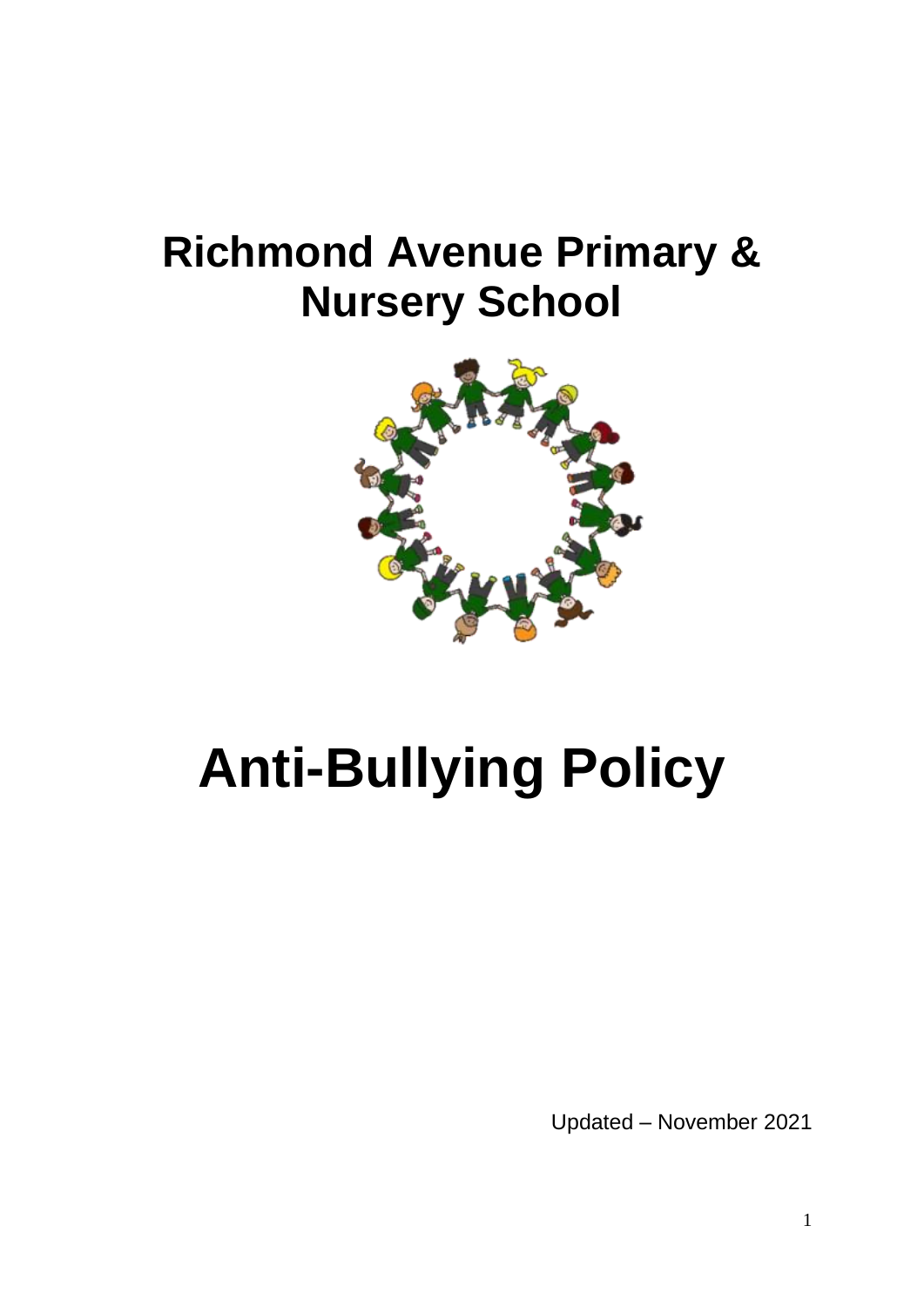#### **Introduction**

Fortunately, incidents of bullying in our school are not frequent as our children are closely supervised in the classroom and at playtimes. Bullying is wrong and damages individual children. We therefore do all we can to prevent it, by developing a school ethos in which bullying is regarded as unacceptable. We take any incidents of bullying extremely seriously and act accordingly.

### **In our school, bullying is defined as:**

"a pattern of planned, premeditated behaviour taken by one or more children with the deliberate intention of hurting another child or adult. This can be either physically, verbally, electronically or emotionally."

#### **Aims & Objectives**

- To ensure a safe, caring and secure environment where all can learn without anxiety and bullying is not tolerated.
- To ensure a consistent school response to any bullying incidents that may occur.
- To make all those connected to the school aware of our opposition to bullying.
- To make clear each person's responsibilities with regard to the opposition to bullying.
- To ensure all members of the school community are free from bullying and harassment
- To be aware that bullying may include cyber-bullying and prejudice-based bullying related to special educational needs, sexual orientation, gender, race, religion and belief, gender reassignment or disability

#### **Guidelines for staff when dealing with bullying concerns / events**

- Always take any reports of bullying seriously.
- Remain calm and establish the facts.
- Take action as soon as possible following the reported incident.
- Reassure the victim. Offer help, advice and support to the victim.
- Make it plain to those displaying inappropriate behaviours that it is not acceptable, and those behaviours will not be condoned.
- Encourage those involved to see the victim's point of view.
- Discipline as appropriate (in accordance with the Schools Behaviour policy), ensuring that you explain why you are taking this action.
- Record details on the incident and actions taken on SG Online.
- Follow up to ensure that the bullying is not continuing.
- The class teacher, after consultation with the SENCO or the Headteacher, is responsible for informing the parents of the victim and the parents of the persecutor of any incidents.
- Headteacher or SENCO to refer to other agencies if necessary.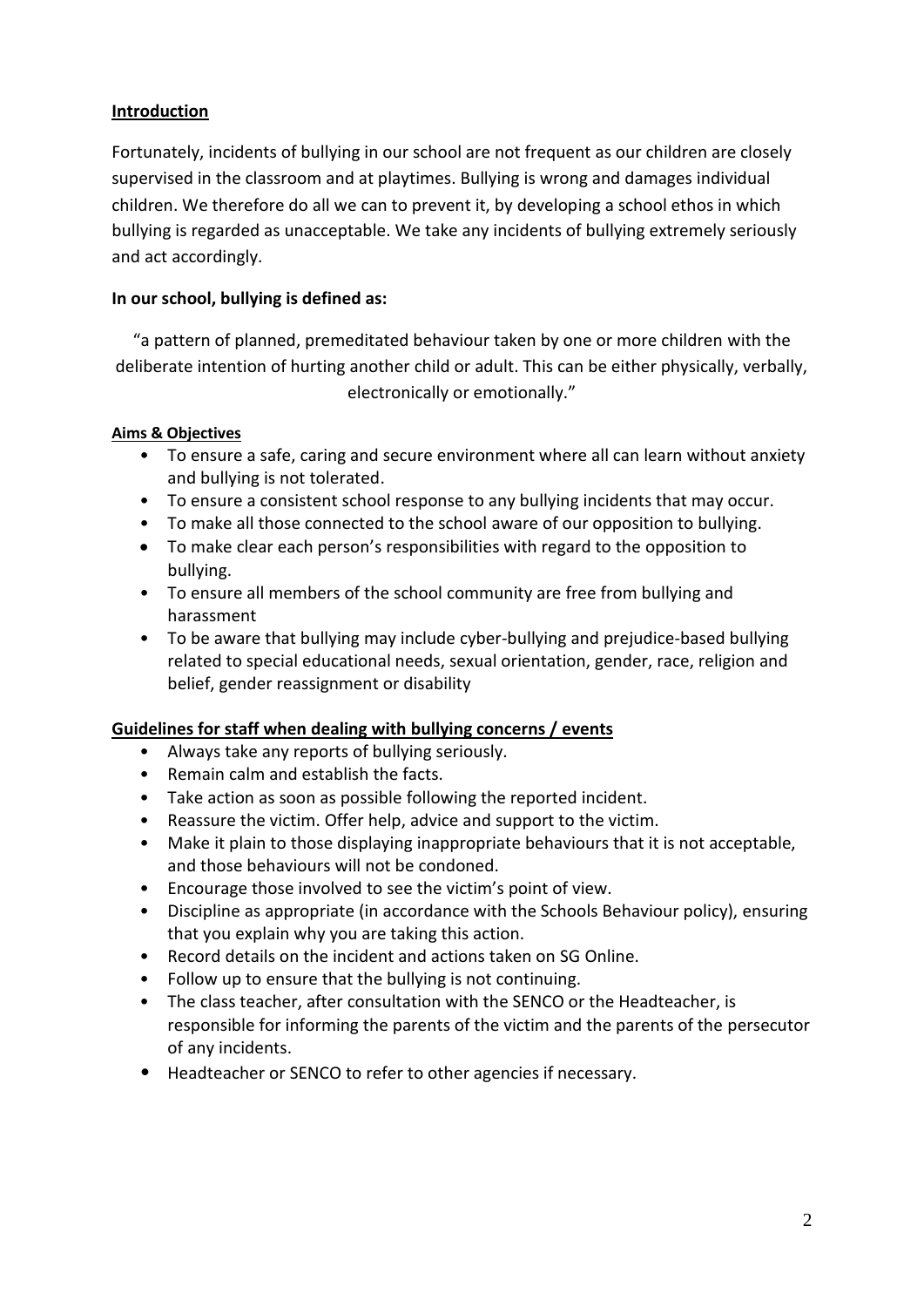#### **Vulnerable Groups**

We recognise that some groups of pupils may be more vulnerable to bullying, however we are aware that all children could be a target of inappropriate behaviours from others. Vulnerable groups may include:

- Looked After Children
- Gypsy, Roma and Traveller children
- Children with Special Educational Needs or Disabilities (SEND)
- Children from ethnic minorities
- Children entitled to Free School Meals
- Children for whom English is an Additional Language
- Children who are perceived to be gay, lesbian, bisexual or transsexual

Bullying Prevention Preventing and raising awareness of bullying is essential in keeping incidents in our school to a minimum. Through assemblies, as well as PSHE lessons, small group work and circle times, pupils are given regular opportunities to discuss what bullying is, as well as incidents we would not describe as bullying, such as two friends falling out, or a one-off argument.

An annual 'Kindness Week' is held to further raise awareness (during National Anti-Bullying week). E-safety is an important part of the Curriculum and information for parents is included in newsletters and on the school's website. E-safety workshops are held to raise parents' awareness of cyber-bullying. Pupils are taught and encouraged to tell an adult in school if they are concerned that someone is being bullied.

#### **The Role of all Staff**

Staff in our school take all forms of bullying seriously and intervene in the rare incidents to prevent them from taking place. They keep a record of any incidents and notify parents as soon as possible. Consequences are issued as a result of any form of bullying in school in line with the school behaviour policy. Staff attempt to support all children and to establish a climate of trust and respect for all. By praising, rewarding and celebrating the success of all children and their behaviours, we aim to prevent incidents of bullying.

#### **The Role of the Headteacher**

It is the responsibility of the Headteacher to implement the school anti-bullying policy and to ensure that all staff (both teaching and non-teaching) are aware of the school policy and know how to deal with incidents of bullying.

The Headteacher reports to the AC about the effectiveness of the anti-bullying policy on request. The Headteacher ensures that all children know that bullying, either personal or electronic, is wrong, and that it is unacceptable behaviour in this school.

The Headteacher draws the attention of children to this fact at suitable moments. For example, if an incident occurs it may be decided to use assembly as a forum in which to discuss with the school community why this behaviour was unacceptable.

The Headteacher ensures that all staff receive sufficient training to be equipped to deal with all incidents of bullying. The Headteacher sets the school climate of mutual respect, support and praise for success, so making bullying less likely. When children feel they are important and belong to a friendly and welcoming school, bullying is far less likely to be part of their behaviour.